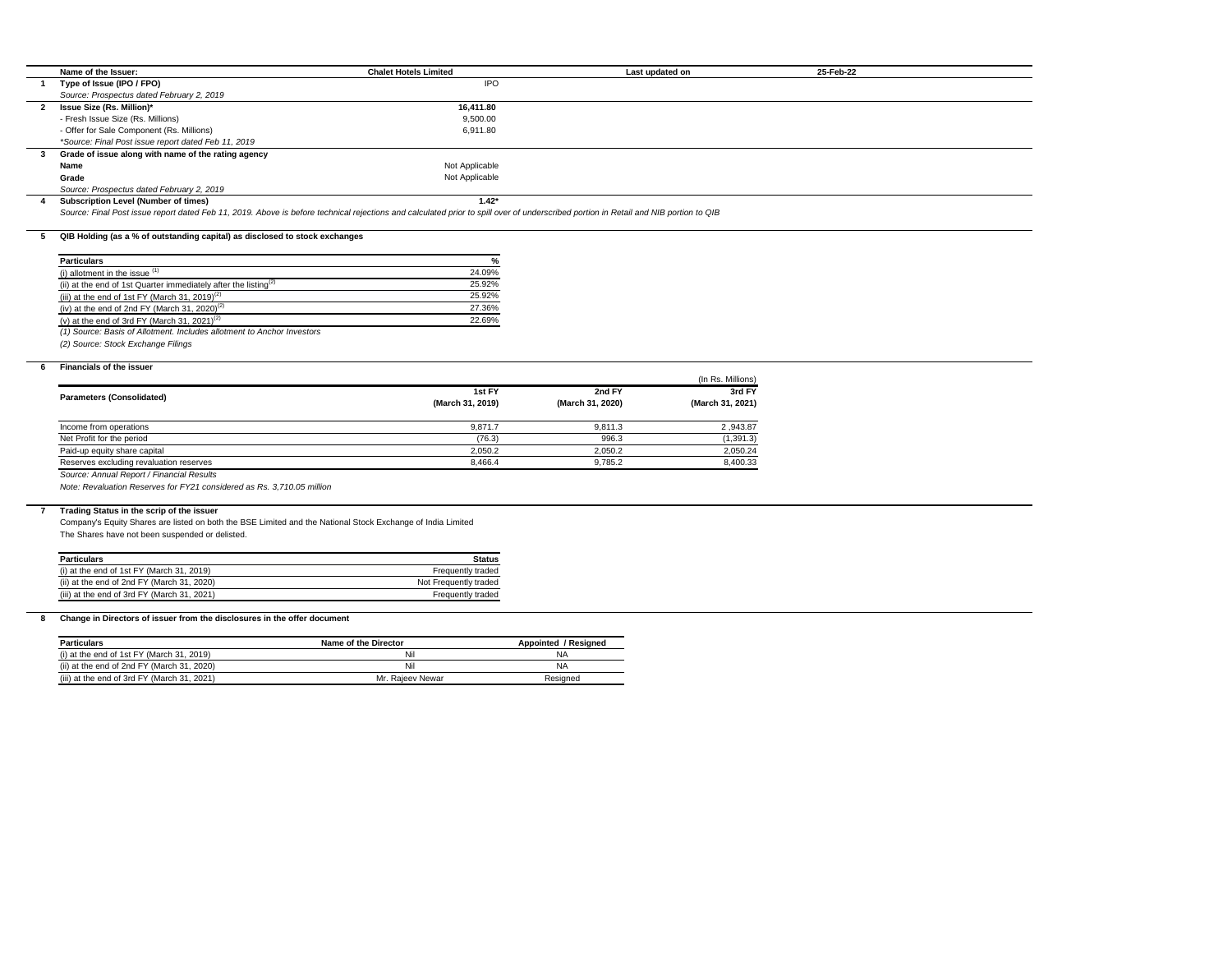# **9 Status of implementation of project/ commencement of commercial production**

| (i) as disclosed in the offer document            | Not applicable |
|---------------------------------------------------|----------------|
| (ii) Actual implementation                        | Not applicable |
| (iii) Reasons for delay in implementation, if any | Not applicable |

## **10 Status of utilization of issue proceeds**

(i) as disclosed in the offer document

| (Rs. Million) |
|---------------|
| Amount        |
| 7,200.00      |
| 1.961.25      |
| 338.75        |
| 9,500.00      |
|               |

*Source: Prospectus dated February 2, 2019*

## (ii) Actual utilization

|                                              | (Rs. Millions) |
|----------------------------------------------|----------------|
| <b>Objects of the Fresh Issue</b>            | Amount         |
| Repayment/prepayment of certain indebtedness | 7.200.00       |
| <b>General Corporate Purposes</b>            | 1,990.35       |
| Share issue expenses                         | 309.65         |
| Total                                        | 9.500.00       |

*Source: Results for the year ended March 31, 2019 and Monitoring Agency Report*

(iii) Reasons for deviation, if any Not applicable

# **11 Comments of monitoring agency**

### **12 Pricing Data**

| <b>Friting Data</b>        |            |
|----------------------------|------------|
| Issue Price (Rs.):         | 280        |
| Designated Stock Exchange: | <b>NSE</b> |
| Listing Date:              | 07-Feb-19  |

| (a) Comments on use of funds                                                                                            | Nil                                                                                                                                                                                                                                                                                                           |
|-------------------------------------------------------------------------------------------------------------------------|---------------------------------------------------------------------------------------------------------------------------------------------------------------------------------------------------------------------------------------------------------------------------------------------------------------|
| (b) Comments on deviation, if any, in the use of proceeds of the<br>issue from the objects stated in the offer document | No deviation is observed in the utilisation of issue proceeds except to the<br>allocation / payments made in relation to General Corporate Purposes has been<br>exceeded by Rs. 29.1 million owing to reduction in Share Issue Expenses by Rs.<br>29.1 million adjusted under General Corporate Purposes head |
| (c) Any other reservations expressed by the monitoring agency about $\vert$ Nil<br>the end use of funds                 |                                                                                                                                                                                                                                                                                                               |

*Note:* 

*(1) 30th calendar day shall be taken as listing date plus 29 calendar days.*

| <b>Price parameters</b> |                      | (March 31, 2020) <sup>(3)</sup> |                         |                        | (March 31, 2021) <sup>(3)</sup> |                         |                        |
|-------------------------|----------------------|---------------------------------|-------------------------|------------------------|---------------------------------|-------------------------|------------------------|
|                         | <b>Closing price</b> |                                 | High<br>(during the FY) | Low<br>(during the FY) | <b>Closing price</b>            | High<br>(during the FY) | Low<br>(during the FY) |
| Market Price on NSE     |                      | 205.15                          | 402.00                  | 179.90                 | 146.30                          | 220.00                  | 99.60                  |
| Nifty 50                |                      | 8,597.75                        | 12,430.50               | 7,511.10               | 14,690.70                       | 15,431.75               | 8,055.80               |
| Sectoral Index          | Not Applicable       |                                 |                         |                        |                                 |                         |                        |

*(2) 90th calendar day shall be taken as listing date plus 89 calendar days.* 

*(3) High and Low based on intraday prices*

*(4) For FY19, March 30 and 31, 2019 is a trading holiday hence previous trading day has been considered*

| <b>Price parameters</b> | At close of<br>listing day | At close of 30th calendar day<br>from listing day      | At close of 90th calendar day<br>from listing day | As at the end of 1st FY after the listing of the issue<br>(March 31, 2019) <sup>(3)(4)</sup> |                                                        |                        |
|-------------------------|----------------------------|--------------------------------------------------------|---------------------------------------------------|----------------------------------------------------------------------------------------------|--------------------------------------------------------|------------------------|
|                         | (February 7, 2019)         | (March 8, 2019) <sup>(1)</sup>                         | (May 7, 2019) <sup>(2)</sup>                      | <b>Closing price</b>                                                                         | High<br>(during the FY)                                | Low<br>(during the FY) |
| Market Price on NSE     |                            | 283.20<br>291.70                                       | 348.35                                            | 337.55                                                                                       | 355.00                                                 | 250.00                 |
| Nifty 50                | 11,069.40                  | 11,035.40                                              | 11,497.90                                         | 11,623.90                                                                                    | 11,630.35                                              | 10,585.65              |
| Sectoral Index          | Not Applicable             |                                                        |                                                   |                                                                                              |                                                        |                        |
|                         |                            | As at the end of 2nd FY after the listing of the issue |                                                   |                                                                                              | As at the end of 3rd FY after the listing of the issue |                        |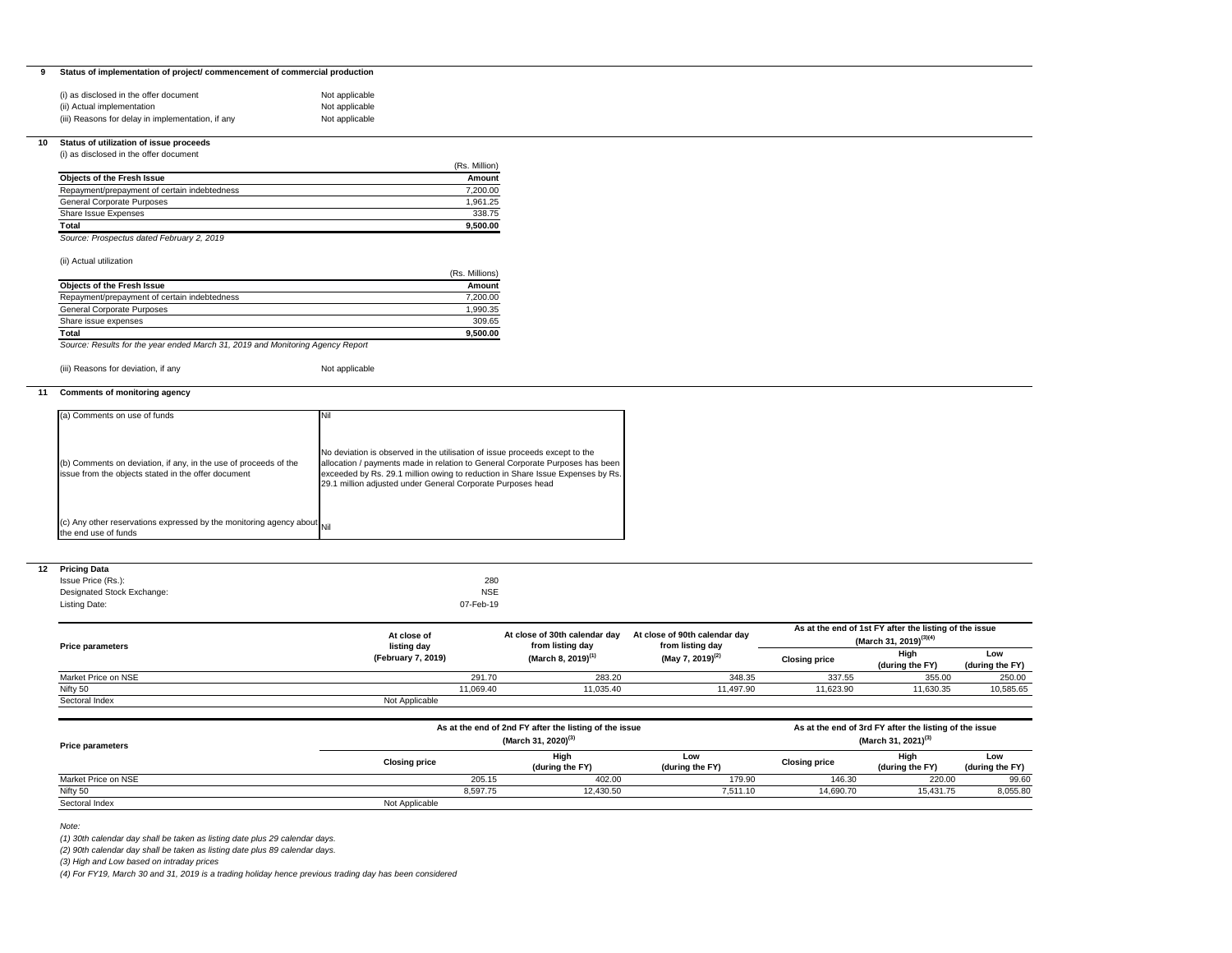# **13 Basis for Issue Price**

| <b>Accounting ratio</b>                      |                                   | As disclosed in the offer<br>document <sup>(1)</sup> | At the end of 1st FY<br>(March 31, 2019) | At the end of 2nd FY<br>(March 31, 2020) | At the end of 3rd FY<br>(March 31, 2021) |
|----------------------------------------------|-----------------------------------|------------------------------------------------------|------------------------------------------|------------------------------------------|------------------------------------------|
|                                              | Issuer:                           |                                                      |                                          |                                          |                                          |
|                                              | Consolidated (Basic)              | 1.82                                                 | (0.43)                                   | 5.01                                     | (6.78)                                   |
|                                              | Peer Group:                       |                                                      |                                          |                                          |                                          |
| EPS (Basic)                                  | The Indian Hotels Company Limited | 0.91                                                 | 2.41                                     | 2.98                                     | (6.05)                                   |
|                                              | <b>EIH Limited</b>                | 3.14                                                 | 2.30                                     | 2.60                                     | (6.17)                                   |
|                                              | Lemon Tree Hotels Limited         | 0.18                                                 | 0.67                                     | (0.12)                                   | (1.61)                                   |
|                                              | Issuer:                           |                                                      |                                          |                                          |                                          |
|                                              | Consolidated                      | 29.36                                                | 51.29                                    | 57.73                                    | 50.97                                    |
| NAV per share                                | Peer Group:                       |                                                      |                                          |                                          |                                          |
|                                              | The Indian Hotels Company Limited | 41.69                                                | 36.56                                    | 36.63                                    | 30.68                                    |
|                                              | <b>EIH Limited</b>                | 51.66                                                | 52.37                                    | 54.88                                    | 49.64                                    |
|                                              | Lemon Tree Hotels Limited         | 15.81                                                | 11.04                                    | 10.39                                    | 11.58                                    |
|                                              | <b>Issuer:</b>                    |                                                      |                                          |                                          |                                          |
|                                              | Based on Consolidated Basic EPS   | 153.85                                               | <b>NM</b>                                | 40.95                                    | <b>NM</b>                                |
|                                              | Peer Group:                       |                                                      |                                          |                                          |                                          |
| Price to Earnings Ratio (P/E) <sup>(2)</sup> | The Indian Hotels Company Limited | 156.10                                               | 64.27                                    | 25.17                                    | <b>NM</b>                                |
|                                              | <b>EIH Limited</b>                | 64.28                                                | 89.54                                    | 25.31                                    | <b>NM</b>                                |
|                                              | Lemon Tree Hotels Limited         | 388.33                                               | 120.37                                   | <b>NM</b>                                | <b>NM</b>                                |
|                                              | <b>Industry Avg:</b>              | 202.90                                               | 91.40                                    | 25.24                                    | <b>NM</b>                                |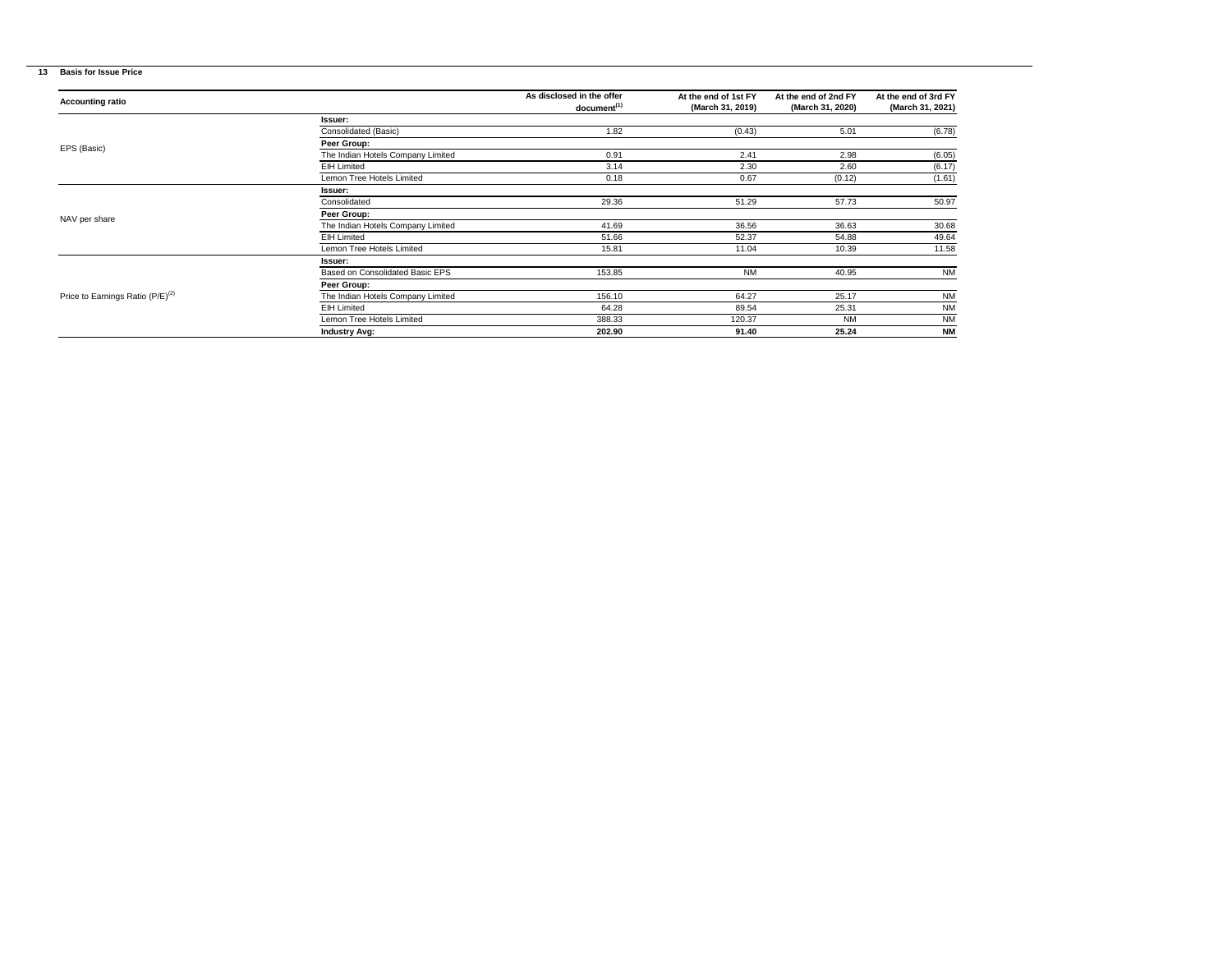*Notes:*

| <b>Issuer:</b>                    |      |      |        |         |  |  |  |
|-----------------------------------|------|------|--------|---------|--|--|--|
| Consolidated                      | 6.20 | ΝM   | 8.66   | (13.31) |  |  |  |
| Peer Group:                       |      |      |        |         |  |  |  |
| The Indian Hotels Company Limited | 2.09 | 6.60 | 8.13   | (19.74) |  |  |  |
| <b>EIH Limited</b>                | 6.63 | 4.39 | 4.74   | (11.91) |  |  |  |
| Lemon Tree Hotels Limited         | -11  | 6.03 | (1.16) | (13.86) |  |  |  |
|                                   |      |      |        |         |  |  |  |

(i) Basic and diluted earnings per Equity Share are computed in accordance with Indian Accounting Standard 33 'Earnings per Share', notified accounting standard by the Companies (Indian Accounting Standards) Rules of 2015 *amended). The above statement should be read with significant accounting policies and notes on Restated Summary Financial Information as appearing in the Summary Financial Information.*

| 14 | Any other material information                  |                                                                                                                                                                                                                                                                                                                                                                  |
|----|-------------------------------------------------|------------------------------------------------------------------------------------------------------------------------------------------------------------------------------------------------------------------------------------------------------------------------------------------------------------------------------------------------------------------|
|    | Date of disclosure to Designated Stock Exchange | <b>Announcement</b>                                                                                                                                                                                                                                                                                                                                              |
|    | 14-Mar-19                                       | Disclosure under Regulation 31(1) and 31(2) of SEBI (Substantial Acquisition of Shares & Takeovers) Regulations, 2011 for Touchstone Properties & Hotels Pvt Ltd                                                                                                                                                                                                 |
|    | 14-Mar-19                                       | Disclosure under Regulation 31(1) and 31(2) of SEBI (Substantial Acquisition of Shares & Takeovers) Regulations, 2011 for Raghukool Estate Development LLP                                                                                                                                                                                                       |
|    | 14-Mar-19                                       | Disclosure under Regulation 31(1) and 31(2) of SEBI (Substantial Acquisition of Shares & Takeovers) Regulations, 2011 for Capstan Trading LLP                                                                                                                                                                                                                    |
|    | 14-Mar-19                                       | Disclosure under Regulation 31(1) and 31(2) of SEBI (Substantial Acquisition of Shares & Takeovers) Regulations, 2011 for Cape Trading LLP                                                                                                                                                                                                                       |
|    | 14-Mar-19                                       | Disclosure under Regulation 31(1) and 31(2) of SEBI (Substantial Acquisition of Shares & Takeovers) Regulations, 2011 for Anbee Constructions LLP                                                                                                                                                                                                                |
|    | 29-Mar-19                                       | Amendment of 'Code of Conduct for Prevention for Regulation, Monitoring and Reporting of Insider Trading for Designated Employees and Code of Practices for Fair<br>Disclosure of Unpublished Price Sensitive Information' in accordance with SEBI (Prohibition of Insider Trading) (Amendment) Regulations, 2018                                                |
|    | 29-Mar-19                                       | <b>Closure of Trading Window</b>                                                                                                                                                                                                                                                                                                                                 |
|    | 16-Apr-19                                       | Informed that at a meeting of the Audit Committee of the Company held on April 15,2019, a statement of utilisation of the proceeds of the Initial Public Offer (IPO) by the<br>Company was placed. The IPO proceeds have been fully utilised in line with the objects as stated in the Offer Document and there has been no deviation or variation<br>therefrom. |
|    | 16-Apr-19                                       | Compliance Certificate Under Regulation 7(3) Of Securities And Exchange Board Of India (Listing Obligations And Disclosure Requirements) Regulations, 2015 For The<br>Half-Year Ended On 31.03.2019                                                                                                                                                              |
|    | 16-Apr-19                                       | Statement Of Investor Complaints For The Quarter Ended March 2019                                                                                                                                                                                                                                                                                                |
|    | 22-Apr-19                                       | Certificate Under Regulation 40(9) Of The SEBI (Listing Obligations And Disclosure Requirements) Regulations 2015                                                                                                                                                                                                                                                |
|    | 24-Apr-19                                       | Intimation Regarding Change Of Corporate Identity Number (CIN) Of The Company                                                                                                                                                                                                                                                                                    |
|    | 30-Apr-19                                       | Board Meeting Intimation for Consideration Of Standalone And Consolidated Audited Financial Results Of The Company For The Quarter And Financial Year Ended<br>March 31, 2019 And To Consider The Recommendation Of Dividend, If Any.                                                                                                                            |
|    | 30-Apr-19                                       | Format of Initial Disclosure to be made by an entity identified as a Large Corporate                                                                                                                                                                                                                                                                             |
|    | 2-May-19                                        | Announcement under Regulation 30 (LODR)-Newspaper Publication                                                                                                                                                                                                                                                                                                    |



 *(ii) Net asset value per Equity Share = Restated Net worth at the end of the year / Weighted average number of Equity Shares outstanding during the year.*

 *(iii) P/E - Closing Market Price as of relevant fiscal year end / EPS*

 *(iv) RoNW (%) = Restated Net profit/(loss) after tax and adjustments, as restated available for equity shareholders / Restated Net worth at the end of the year*

*(1) Sourced from Prospectus dated February 2, 2019.*

*(2) PE Ratio is not a meaningful number (NM) due to negative EPS*

*Key ratios for the Company for the three fiscal years stated above shall be calculated as follows:*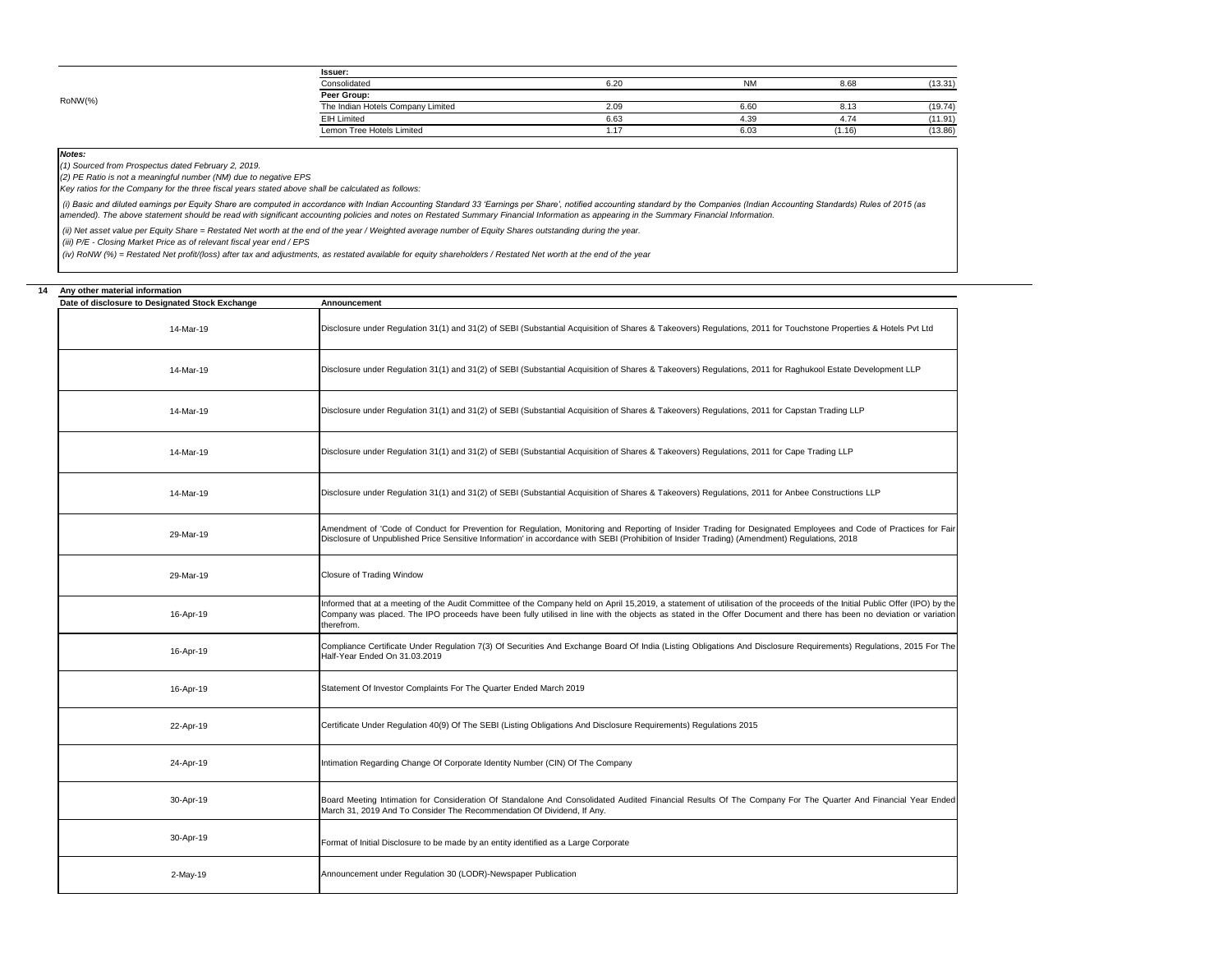| 10-May-19 | Considered and approved the Statement of Standalone Financial Results for the quarter(unaudited) and financial year ended March 31, 2019 and the Statement of<br>Consolidated Financial Results for the quarter(unaudited) and financial year ended March 31, 2019, announced no dividend recommended and reappointment of certain<br>directors                                         |
|-----------|-----------------------------------------------------------------------------------------------------------------------------------------------------------------------------------------------------------------------------------------------------------------------------------------------------------------------------------------------------------------------------------------|
| 10-May-19 | Submission of financial results                                                                                                                                                                                                                                                                                                                                                         |
| 10-May-19 | Announcement under Regulation 30 (LODR)-Press Release / Media Release                                                                                                                                                                                                                                                                                                                   |
| 10-May-19 | Intimation that proceeds of fresh issue in the Initial Public Offering have been fully utilised for the objects mentioned in the prospectus dated February 02, 2019 filed with<br>the Registrar of Companies (ROC) Mumbai, Maharashtra, registered on February 04, 2019, and accordingly there is no deviation / variation in utilisation of the proceeds<br>of fresh issue in the IPO. |
| 13-May-19 | Announcement under Regulation 30 (LODR)-Newspaper Publication                                                                                                                                                                                                                                                                                                                           |
| 28-May-19 | Submission of Reg.24(A)-Annual Secretarial Compliance                                                                                                                                                                                                                                                                                                                                   |
| 7-Jun-19  | Pursuant to the provisions of Regulation 23(9) of the Regulations, disclosure of Related Party Transactions, as per the format specified in the applicable accounting<br>standards, for the half year ended March 31, 2019.                                                                                                                                                             |
| 17-Jul-19 | Announcement on upgrade of Company's credit ratings                                                                                                                                                                                                                                                                                                                                     |
| 28-Jun-19 | Closure of Trading Window                                                                                                                                                                                                                                                                                                                                                               |
| 15-Jul-19 | Compliances-Certificate under Reg. 74 (5) of SEBI (DP) Regulations, 2018                                                                                                                                                                                                                                                                                                                |
| 15-Jul-19 | Statement Of Investor Complaints For The Quarter Ended June 2019                                                                                                                                                                                                                                                                                                                        |
| 17-Jul-19 | Pursuant to Regulation 30 read with Schedule III of SEBI (Listing Obligations and Disclosure Requirements) Regulations, 2015 ("the Regulation"), Company announced<br>that its Company's ratings have been upgraded.                                                                                                                                                                    |
| 18-Jul-19 | Announced Annual Report for the Financial Year 2018 -19 along with the notice convening the 34th Annual General Meeting of the Company scheduled to be held on<br>August 13, 2019                                                                                                                                                                                                       |
| 18-Jul-19 | Intimation Of Closure Of Register Of Members & Share Transfer Books                                                                                                                                                                                                                                                                                                                     |
| 19-Jul-19 | Announcement under Regulation 30 (LODR)-Newspaper Publication                                                                                                                                                                                                                                                                                                                           |
| 22-Jul-19 | Intimation that the Register of Members and Share Transfer Books of the Company will remain closed from Wednesday, August 07, 2019 to Tuesday, August 13, 2019<br>(both days inclusive) for the purpose of the 34th Annual General Meeting of the members of the Company                                                                                                                |
| 8-Aug-19  | Intimation Of Schedule Of Investor / Analyst Conference Call For The Financial Results For The Quarter Ended June 30, 2019                                                                                                                                                                                                                                                              |
| 5-Aug-19  | Announcement under Regulation 30 (LODR)-Newspaper Publication                                                                                                                                                                                                                                                                                                                           |
| 8-Aug-19  | Intimation Of Schedule Of Investor / Analyst Conference Call For The Financial Results For The Quarter Ended June 30, 2019                                                                                                                                                                                                                                                              |
| 13-Aug-19 | Informed about the Statement of Standalone Financial Results (unaudited) for the quarter ended June 30, 2019 and the Statement of Consolidated Financial Results<br>(unaudited) for the quarter ended June 30, 2019 and proposal to appoint Adfactors PR Private Limited as PR agency for the Company                                                                                   |
| 13-Aug-19 | Informed about Summary of the Proceedings and Voting Results of the 34th Annual General Meeting (AGM) of Chalet Hotels Limited (the Company) held on Tuesday,<br>August 13, 2019                                                                                                                                                                                                        |
| 13-Aug-19 | Announcement under Regulation 30 (LODR)-Press Release / Media Release                                                                                                                                                                                                                                                                                                                   |

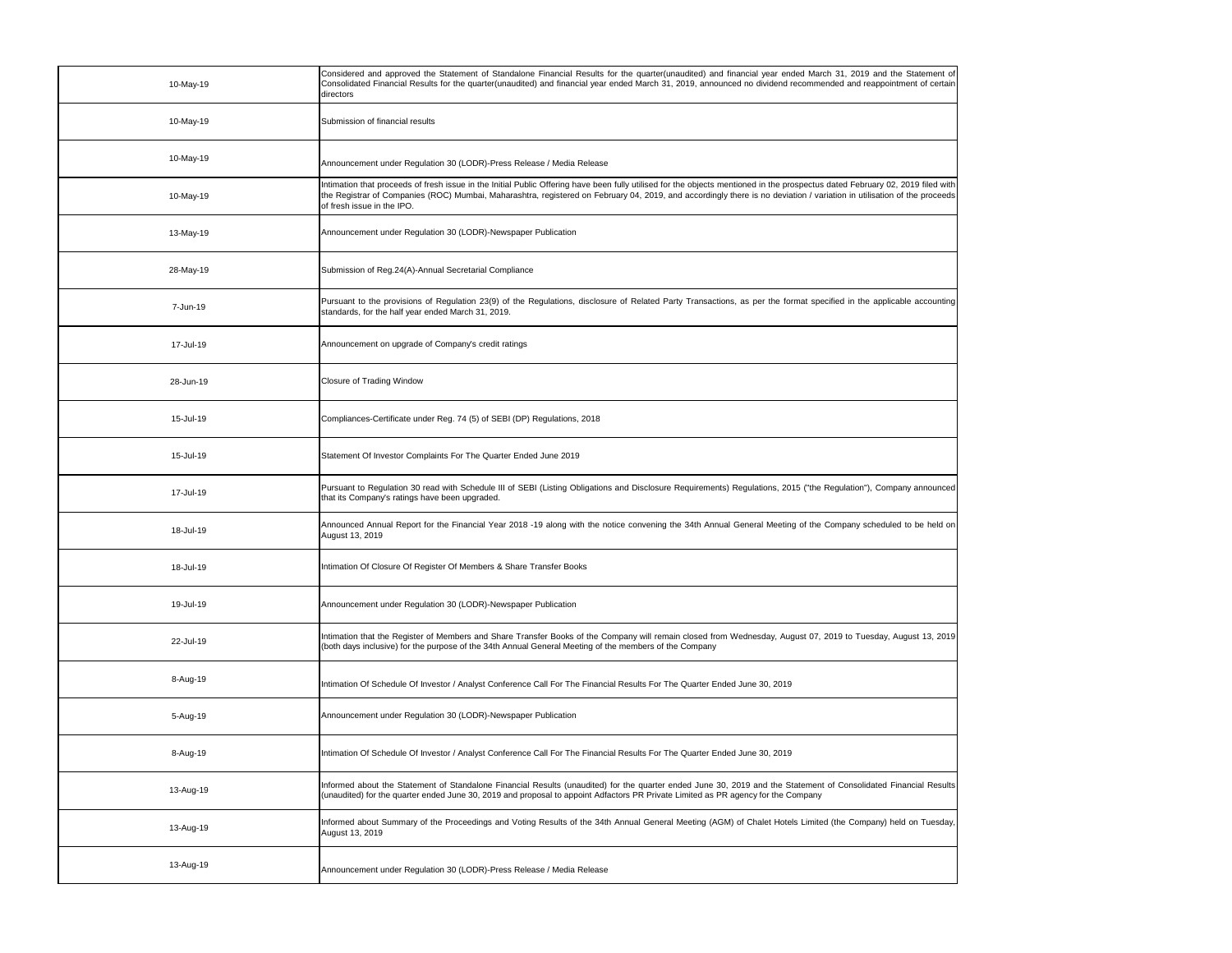| 13-Aug-19 | Summary of the Proceedings and Voting Results of the 34th Annual General Meeting (AGM) of Chalet Hotels Limited (the Company) held on Tuesday, August 13, 2019                                                                                                                                                                                                                                                                                                                                                                                                                                                                                             |
|-----------|------------------------------------------------------------------------------------------------------------------------------------------------------------------------------------------------------------------------------------------------------------------------------------------------------------------------------------------------------------------------------------------------------------------------------------------------------------------------------------------------------------------------------------------------------------------------------------------------------------------------------------------------------------|
| 14-Aug-19 | Disclosure of Voting results of AGM (Regulation 44(3) of SEBI (LODR) Regulations, 2015)                                                                                                                                                                                                                                                                                                                                                                                                                                                                                                                                                                    |
| 14-Aug-19 | Shareholder Meeting / Postal Ballot-Scrutinizer"s Report                                                                                                                                                                                                                                                                                                                                                                                                                                                                                                                                                                                                   |
| 4-Sep-19  | Disclosure under Regulation 29(2) of SEBI (Substantial Acquisition of Shares & Takeovers) Regulations, 2011 for IDBI Trusteeship Services Ltd                                                                                                                                                                                                                                                                                                                                                                                                                                                                                                              |
| 9-Sep-19  | Disclosure under Regulation 29(2) of SEBI (Substantial Acquisition of Shares & Takeovers) Regulations, 2011 for IDBI Trusteeship Services Ltd                                                                                                                                                                                                                                                                                                                                                                                                                                                                                                              |
| 11-Sep-19 | Disclosure under Regulation 29(2) of SEBI (Substantial Acquisition of Shares & Takeovers) Regulations, 2011 for IDBI Trusteeship Services Ltd                                                                                                                                                                                                                                                                                                                                                                                                                                                                                                              |
| 12-Sep-19 | Disclosure under Regulation 31(1) and 31(2) of SEBI (Substantial Acquisition of Shares & Takeovers) Regulations, 2011 for Anbee Constructions LLP, Cape Trading<br>LLP, Capstan Trading LLP & Raghukool Estate Development LLP                                                                                                                                                                                                                                                                                                                                                                                                                             |
| 30-Sep-19 | <b>Closure of Trading Window</b>                                                                                                                                                                                                                                                                                                                                                                                                                                                                                                                                                                                                                           |
| 5-Oct-19  | Disclosures of reasons for encumbrance by promoter of listed companies under Reg. 31(1) read with Regulation 28(3) of SEBI (SAST) Regulations, 2011.                                                                                                                                                                                                                                                                                                                                                                                                                                                                                                       |
| 15-Oct-19 | Certificate Under Regulation 40(9) Of The SEBI (Listing Obligations And Disclosure Requirements) Regulations 2015                                                                                                                                                                                                                                                                                                                                                                                                                                                                                                                                          |
| 18-Oct-19 | Compliances-Certificate under Reg. 74 (5) of SEBI (DP) Regulations, 2018                                                                                                                                                                                                                                                                                                                                                                                                                                                                                                                                                                                   |
| 18-Oct-19 | Statement Of Investor Complaints For The Quarter Ended September 2019                                                                                                                                                                                                                                                                                                                                                                                                                                                                                                                                                                                      |
| 21-Oct-19 | Clarification Under Regulation 30(11) Of The SEBI (Listing Obligations And Disclosure Requirements) Regulations, 2015                                                                                                                                                                                                                                                                                                                                                                                                                                                                                                                                      |
| 23-Oct-19 | Compliance Certificate Under Regulation 7(3) Of The SEBI (Listing Obligations And Disclosure Requirements) Regulations 2015 For The Half Year Ended On September<br>30, 2019                                                                                                                                                                                                                                                                                                                                                                                                                                                                               |
| 24-Oct-19 | Announcement under Regulation 30 (LODR) - Award of Order Receipt of Order                                                                                                                                                                                                                                                                                                                                                                                                                                                                                                                                                                                  |
| 30-Oct-19 | Meeting of the Board of Directors of the Company is scheduled to be held on Friday, November 8, 2019, to consider and approve inter-alia, the Standalone and<br>Consolidated Unaudited Financial Results of the Company for the quarter and half year ended September 30, 2019                                                                                                                                                                                                                                                                                                                                                                             |
| 31-Oct-19 | Announcement under Regulation 30 (LODR)-Newspaper Publication                                                                                                                                                                                                                                                                                                                                                                                                                                                                                                                                                                                              |
| 8-Nov-19  | Board of Directors of the Company at its meeting held today i.e., November 8, 2019 has, inter-alia, considered and approved:<br>(i) the Statement of Standalone Financial Results (unaudited) along with the Statement of Consolidated Financial Results (unaudited) for the quarter and six months<br>ended September 30, 2019, pursuant to Regulation 33 of the Listing Regulations.<br>(ii) incorporation of a Wholly Owned Subsidiary to be incorporated in the state of Maharashtra for power initiatives of the Company / Hotels, subject to favourable<br>outcome of techno-commercial diligence to be undertaken by the management of the Company. |
| 8-Nov-19  | Submission Of Unaudited Financial Results For The Quarter And Six Months Ended September 30, 2019                                                                                                                                                                                                                                                                                                                                                                                                                                                                                                                                                          |
| 8-Nov-19  | Announcement under Regulation 30 (LODR)-Press Release / Media Release                                                                                                                                                                                                                                                                                                                                                                                                                                                                                                                                                                                      |
| 9-Nov-19  | Announcement under Regulation 30 (LODR)-Investor Presentation                                                                                                                                                                                                                                                                                                                                                                                                                                                                                                                                                                                              |

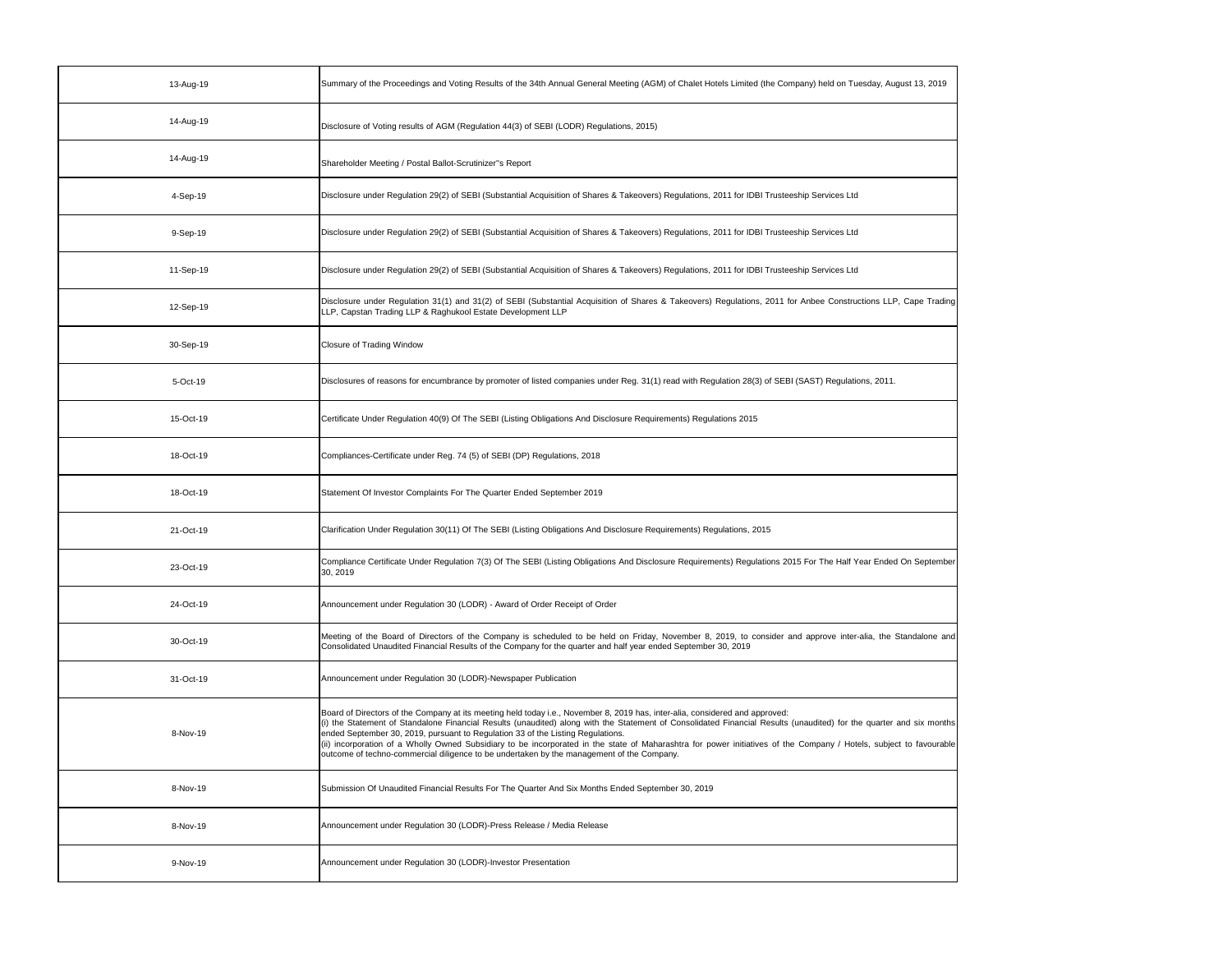| 11-Nov-19 | Announcement under Regulation 30 (LODR)-Newspaper Publication                                                                                                      |
|-----------|--------------------------------------------------------------------------------------------------------------------------------------------------------------------|
| 21-Nov-19 | Intimation Under Regulation 30 Of SEBI (Listing Obligations And Disclosure Requirements) Regulations, 2015                                                         |
| 6-Dec-19  | Disclosure Under Regulation 23(9) Of The SEBI (Listing Obligations And Disclosure Requirements) Regulations, 2015 ('Listing Regulations')                          |
| 11-Dec-19 | Change Of Name Of Registrar & Transfer Agent From Karvy Fintech Private Limited To Kfin Technologies Private Limited                                               |
| 23-Dec-19 | Franchise Agreement With Hyatt India Consultancy Private Limited And Its Affiliates                                                                                |
| 23-Dec-19 | Announcement under Regulation 30 (LODR)-Press Release / Media Release                                                                                              |
| 30-Dec-19 | Agreements With Marriott Hotels India Private Limited And Its Affiliates                                                                                           |
| 30-Dec-19 | Announcement under Regulation 30 (LODR)-Press Release / Media Release                                                                                              |
| 31-Dec-19 | <b>Closure of Trading Window</b>                                                                                                                                   |
| 9-Jan-20  | Compliances-Certificate under Reg. 74 (5) of SEBI (DP) Regulations, 2018                                                                                           |
| 9-Jan-20  | Statement Of Investor Complaints For The Quarter Ended December 2019                                                                                               |
| 18-Jan-20 | Announcement under Regulation 30 (LODR)-Acquisition                                                                                                                |
| 18-Jan-20 | Announcement under Regulation 30 (LODR)-Press Release / Media Release                                                                                              |
| 31-Jan-20 | Board Meeting Intimation for Intimation Of Board Meeting Pursuant To Regulation 29 Of The SEBI (Listing Obligations And Disclosure Requirements) Regulations, 2015 |
| 3-Feb-20  | Announcement under Regulation 30 (LODR)-Newspaper Publication                                                                                                      |
| 3-Feb-20  | Announcement under Regulation 30 (LODR)-Newspaper Publication                                                                                                      |
| 3-Feb-20  | Announcement under Regulation 30 (LODR)-Updates on Acquisition                                                                                                     |
| 3-Feb-20  | Announcement under Regulation 30 (LODR)-Updates on Acquisition                                                                                                     |
| 7-Feb-20  | Announcement under Regulation 30 (LODR)-Updates on Acquisition                                                                                                     |
| 8-Feb-20  | Announcement under Regulation 30 (LODR)-Press Release / Media Release                                                                                              |
| 10-Feb-20 | Outcome Of The Board Meeting Submission Of Unaudited Financial Results For The Quarter And Nine Months Ended December 31, 2019                                     |
| 10-Feb-20 | Unaudited Financial Results For The Quarter And Nine Months Ended December 31, 2019                                                                                |

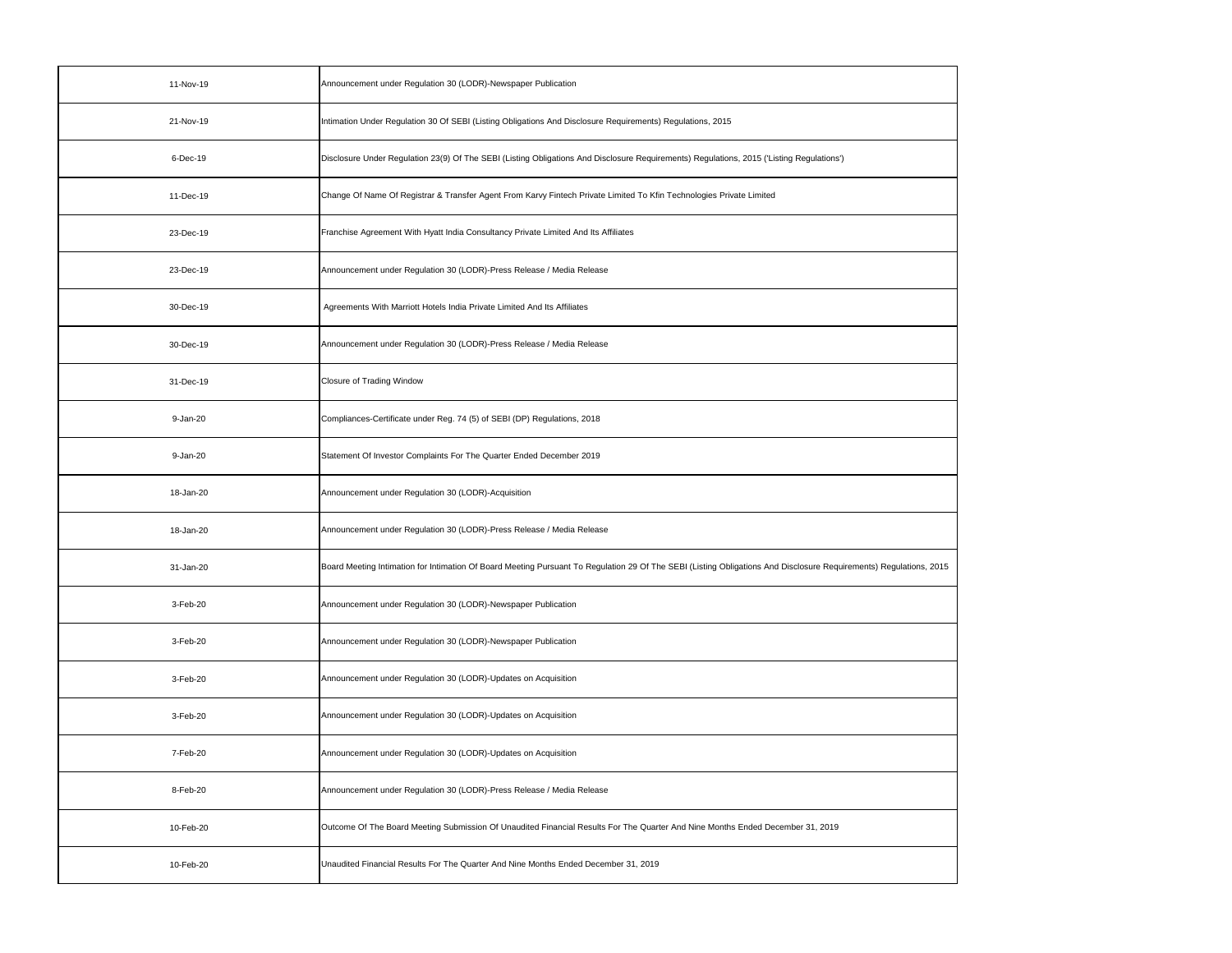| 10-Feb-20 | Announcement under Regulation 30 (LODR)-Press Release / Media Release                                                                                                      |
|-----------|----------------------------------------------------------------------------------------------------------------------------------------------------------------------------|
| 10-Feb-20 | Announcement under Regulation 30 (LODR)-Investor Presentation                                                                                                              |
| 10-Feb-20 | Announcement under Regulation 30 (LODR)-Investor Presentation                                                                                                              |
| 11-Feb-20 | Announcement under Regulation 30 (LODR)-Code of Conduct under SEBI (PIT) Regulations, 2015                                                                                 |
| 11-Feb-20 | Announcement under Regulation 30 (LODR)-Newspaper Publication                                                                                                              |
| 11-Mar-20 | Announcement under Regulation 30 (LODR)-Investor Presentation                                                                                                              |
| 27-Mar-20 | Announcement under Regulation 30 (LODR)-Strikes /Lockouts / Disturbances                                                                                                   |
| 31-Mar-20 | <b>Closure of Trading Window</b>                                                                                                                                           |
| 9-Apr-20  | Statement Of Investor Complaints For The Quarter Ended March 2020                                                                                                          |
| 9-Apr-20  | Announcement under Regulation 30 (LODR)-Credit Rating                                                                                                                      |
| 10-Apr-20 | Sub: Compliance Certificate For The Half Year Ended March 31, 2020 Ref: Regulation 7(3) Of The SEBI (Listing Obligations And Disclosure Requirements) Regulations,<br>2015 |
| 10-Apr-20 | Certificate Under Regulation 40(9) Of The SEBI (Listing Obligations And Disclosure Requirements) Regulations 2015                                                          |
| 10-Apr-20 | Compliances-Certificate under Reg. 74 (5) of SEBI (DP) Regulations, 2018                                                                                                   |
| 14-Apr-20 | Announcement under Regulation 30 (LODR)-Credit Rating                                                                                                                      |
| 14-Apr-20 | Compliances-Certificate under Reg. 74 (5) of SEBI (DP) Regulations, 2018                                                                                                   |
| 23-Apr-20 | Shareholding for the Period Ended March 31, 2020                                                                                                                           |
| 30-Apr-20 | Disclosures under Reg. 29(1) of SEBI (SAST) Regulations, 2011                                                                                                              |
| 5-May-20  | Format of Initial Disclosure to be made by an entity identified as a Large Corporate                                                                                       |
| 26-May-20 | Announcement under Regulation 30 (LODR)-Press Release / Media Release                                                                                                      |
| 1-Jun-20  | Board Meeting Intimation for Intimation Of Board Meeting Pursuant To Regulation 29 Of The SEBI (Listing Obligations And Disclosure Requirements) Regulations, 2015         |
| 4-Jun-20  | The Exchange has sought clarification from Chalet Hotels Ltd on June 4, 2020, with reference to Movement in Price.                                                         |
| 4-Jun-20  | Announcement under Regulation 30 (LODR)-Award_of_Order_Receipt_of_Order                                                                                                    |

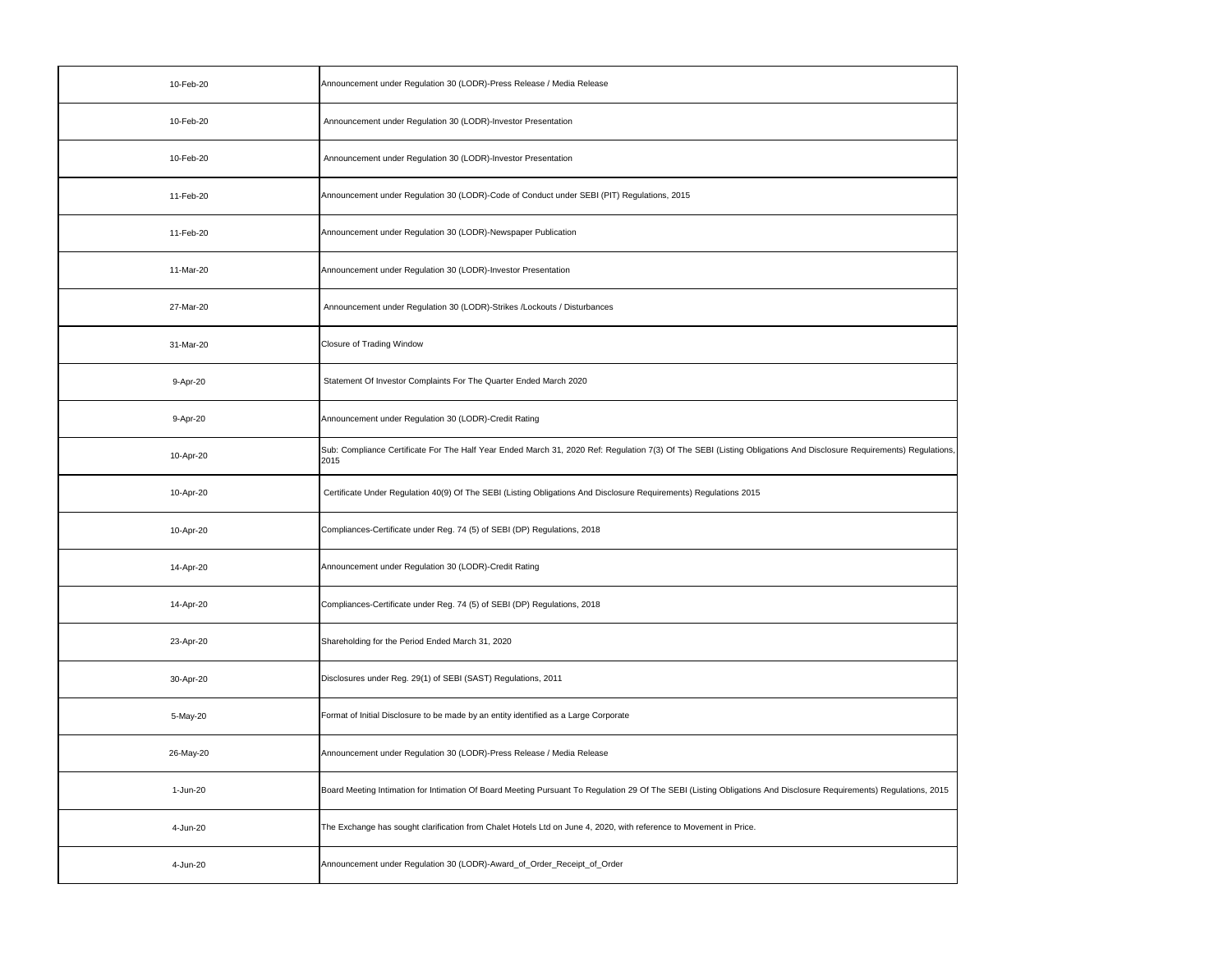| 5-Jun-20  | With reference to Movement in Price, Chalet Hotels Ltd has submitted to BSE a copy of Clarification is enclosed.                                                                                                                                                                                                                                                                                                                                                                                                                                                   |
|-----------|--------------------------------------------------------------------------------------------------------------------------------------------------------------------------------------------------------------------------------------------------------------------------------------------------------------------------------------------------------------------------------------------------------------------------------------------------------------------------------------------------------------------------------------------------------------------|
| 8-Jun-20  | Pursuant to Regulation 30 of the Securities and Exchange Board of India (Listing Obligations and Disclosure Requirements) Regulations, 2015 ("Listing Regulations"),<br>please be informed that the Board of Directors of the Company at its meeting held today i.e., June 8, 2020 has, inter-alia, considered and approved the Statement of<br>Audited Standalone and Consolidated Financial Results for the quarter and year ended March 31, 2020, in accordance with the provisions of Regulation 33 of the Listing<br>Regulations.                             |
| 8-Jun-20  | Submission Of Audited Financial Results For The Quarter And Year Ended March 31.2020                                                                                                                                                                                                                                                                                                                                                                                                                                                                               |
| 8-Jun-20  | Announcement under Regulation 30 (LODR)-Press Release / Media Release                                                                                                                                                                                                                                                                                                                                                                                                                                                                                              |
| 8-Jun-20  | Announcement under Regulation 30 (LODR)-Investor Presentation                                                                                                                                                                                                                                                                                                                                                                                                                                                                                                      |
| 8-Jun-20  | Intimation Pursuant To Regulation 30 Of The SEBI (Listing Obligations And Disclosure Requirements) Regulations, 2015 - Resignation Of Mr. Rajeev Newar As<br>Executive Director & Chief Financial Officer                                                                                                                                                                                                                                                                                                                                                          |
| 19-Jun-20 | Compliances-Reg.24(A)-Annual Secretarial Compliance                                                                                                                                                                                                                                                                                                                                                                                                                                                                                                                |
| 29-Jun-20 | <b>Closure of Trading Window</b>                                                                                                                                                                                                                                                                                                                                                                                                                                                                                                                                   |
| 6-Jul-20  | Disclosure Under Regulation 23(9) Of The SEBI (Listing Obligations And Disclosure Requirements) Regulations, 2015 ('Listing Regulations')                                                                                                                                                                                                                                                                                                                                                                                                                          |
| 14-Jul-20 | Announcement under Regulation 30 (LODR)-Newspaper Publication                                                                                                                                                                                                                                                                                                                                                                                                                                                                                                      |
| 18-Jul-20 | Intimation Pursuant To Regulation 30 And Regulation 34 Of The SEBI (Listing Obligations And Disclosure Requirements) Regulations, 2015 In Respect Of The Notice Of<br>The 35Th AGM Scheduled To Be Held On August 11, 2020 And Annual Report 2019-20                                                                                                                                                                                                                                                                                                               |
| 18-Jul-20 | Reg. 34 (1) Annual Report                                                                                                                                                                                                                                                                                                                                                                                                                                                                                                                                          |
| 20-Jul-20 | Statement Of Investor Complaints For The Quarter Ended June 2020                                                                                                                                                                                                                                                                                                                                                                                                                                                                                                   |
| 20-Jul-20 | Announcement under Regulation 30 (LODR)-Newspaper Publication                                                                                                                                                                                                                                                                                                                                                                                                                                                                                                      |
| 21-Jul-20 | Shareholding for the Period Ended June 30, 2020                                                                                                                                                                                                                                                                                                                                                                                                                                                                                                                    |
| 22-Jul-20 | Intimation Pursuant To Regulation 42 Of The SEBI (Listing Obligations And Disclosure Requirements) Regulations, 2015                                                                                                                                                                                                                                                                                                                                                                                                                                               |
| 28-Jul-20 | Compliances-Certificate under Reg. 74 (5) of SEBI (DP) Regulations, 2018                                                                                                                                                                                                                                                                                                                                                                                                                                                                                           |
| 3-Aug-20  | Board Meeting Intimation for Intimation Of Board Meeting Pursuant To Regulation 29 Of The SEBI (Listing Obligations And Disclosure Requirements) Regulations, 2015                                                                                                                                                                                                                                                                                                                                                                                                 |
| 3-Aug-20  | Pursuant to the provisions of Regulation 30(6) read with Para A of Part A of Schedule III of the SEBI (Listing Obligations and Disclosure Requirements) Regulations,<br>2015, and further to our letter dated June 15, 2020, this is to intimate that Mr. Rajeev Newar has ceased to be the Director including Executive Director of the Company<br>with effect from the close of business hours on August 2, 2020. However, Mr. Newar will continue as the Chief Financial Officer of the Company up to September 14,<br>2020 as per the terms of his employment. |
| 4-Aug-20  | Announcement under Regulation 30 (LODR)-Newspaper Publication                                                                                                                                                                                                                                                                                                                                                                                                                                                                                                      |
| 11-Aug-20 | Outcome Of The Board Meeting                                                                                                                                                                                                                                                                                                                                                                                                                                                                                                                                       |

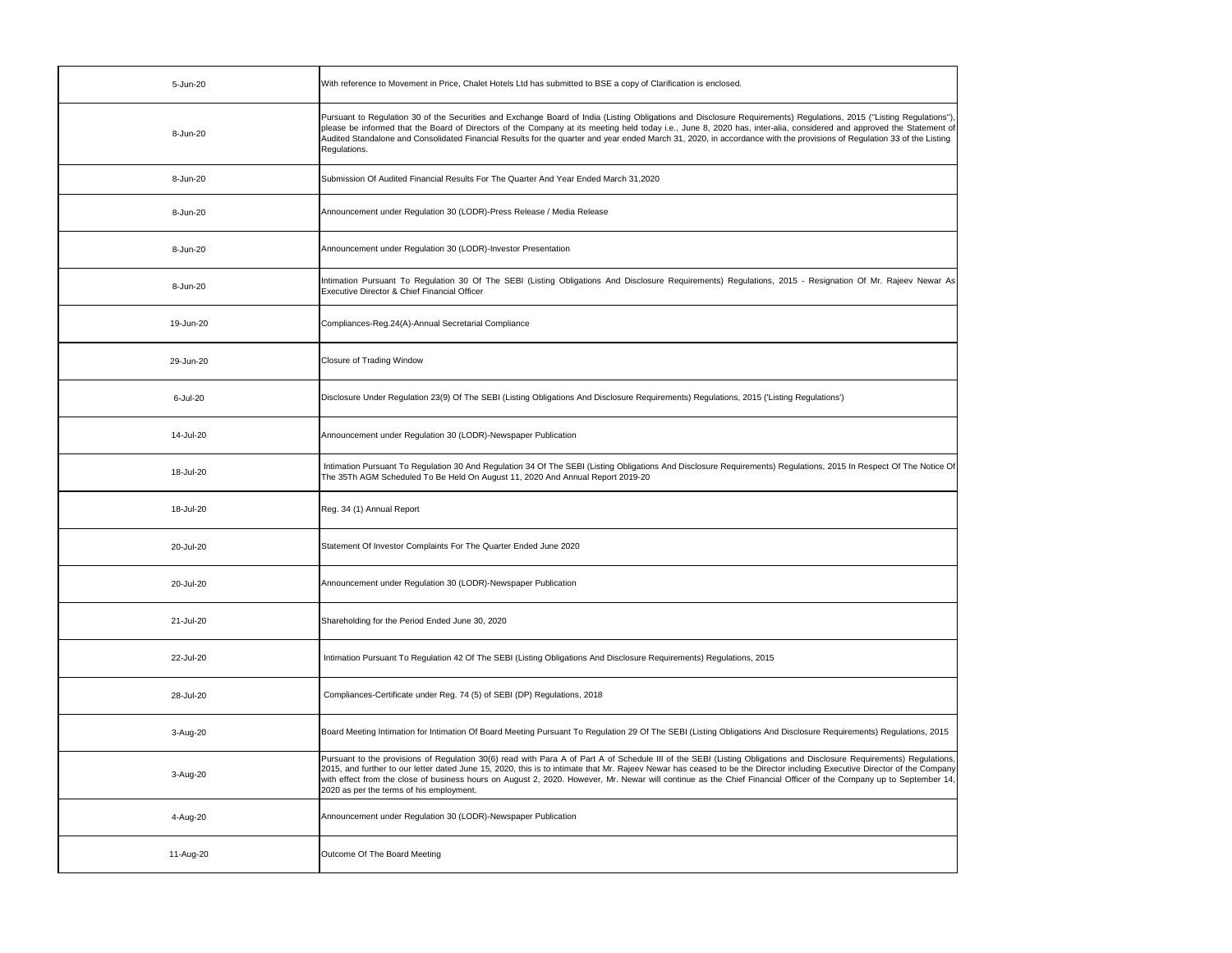| 11-Aug-20 | Announcement under Regulation 30 (LODR)-Press Release / Media Release                                                                                                                             |
|-----------|---------------------------------------------------------------------------------------------------------------------------------------------------------------------------------------------------|
| 12-Aug-20 | Shareholder Meeting / Postal Ballot-Outcome of AGM                                                                                                                                                |
| 12-Aug-20 | Announcement under Regulation 30 (LODR)-Newspaper Publication                                                                                                                                     |
| 13-Aug-20 | Shareholder Meeting / Postal Ballot-Scrutinizer"s Report                                                                                                                                          |
| 13-Aug-20 | Disclosure of Voting results of AGM (Regulation 44(3) of SEBI (LODR) Regulations, 2015)                                                                                                           |
| 19-Aug-20 | Announcement under Regulation 30 (LODR)-Resignation of Chief Financial Officer (CFO)                                                                                                              |
| 16-Sep-20 | Intimation Pursuant To Regulation 30 Of The SEBI (Listing Obligations And Disclosure Requirements) Regulations, 2015                                                                              |
| 17-Sep-20 | Announcement under Regulation 30 (LODR)-Scheme of Arrangement                                                                                                                                     |
| 28-Sep-20 | Closure of Trading Window                                                                                                                                                                         |
| 1-Oct-20  | Intimation W.R.T. Re-Commencement Of Commercial Project                                                                                                                                           |
| 15-Oct-20 | Statement Of Investor Complaints For The Quarter Ended September 2020                                                                                                                             |
| 15-Oct-20 | Compliances-Certificate under Reg. 74 (5) of SEBI (DP) Regulations, 2018                                                                                                                          |
| 20-Oct-20 | Compliance Certificate For The Half Year Ended - September 30, 2020                                                                                                                               |
| 20-Oct-20 | Shareholding for the Period Ended September 30, 2020                                                                                                                                              |
| 23-Oct-20 | Certificate Under Regulation 40(9) Of The SEBI (Listing Obligations And Disclosure Requirements) Regulations, 2015                                                                                |
| 23-Oct-20 | Disclosure Under Regulation 30 Of The SEBI (Listing Obligations And Disclosure Requirements) Regulations, 2015                                                                                    |
| 30-Oct-20 | Board Meeting Intimation for Consideration And Approval Of The Unaudited Standalone And Consolidated Financial Results Of The Company For The Quarter And Six<br>Months Ended September 30, 2020. |
| 31-Oct-20 | Announcement under Regulation 30 (LODR)-Newspaper Publication                                                                                                                                     |
| 10-Nov-20 | Outcome Of The Board Meeting                                                                                                                                                                      |
| 10-Nov-20 | Announcement under Regulation 30 (LODR)-Press Release / Media Release                                                                                                                             |
| 10-Nov-20 | Announcement under Regulation 30 (LODR)-Investor Presentation                                                                                                                                     |
| 11-Nov-20 | Announcement under Regulation 30 (LODR)-Newspaper Publication                                                                                                                                     |

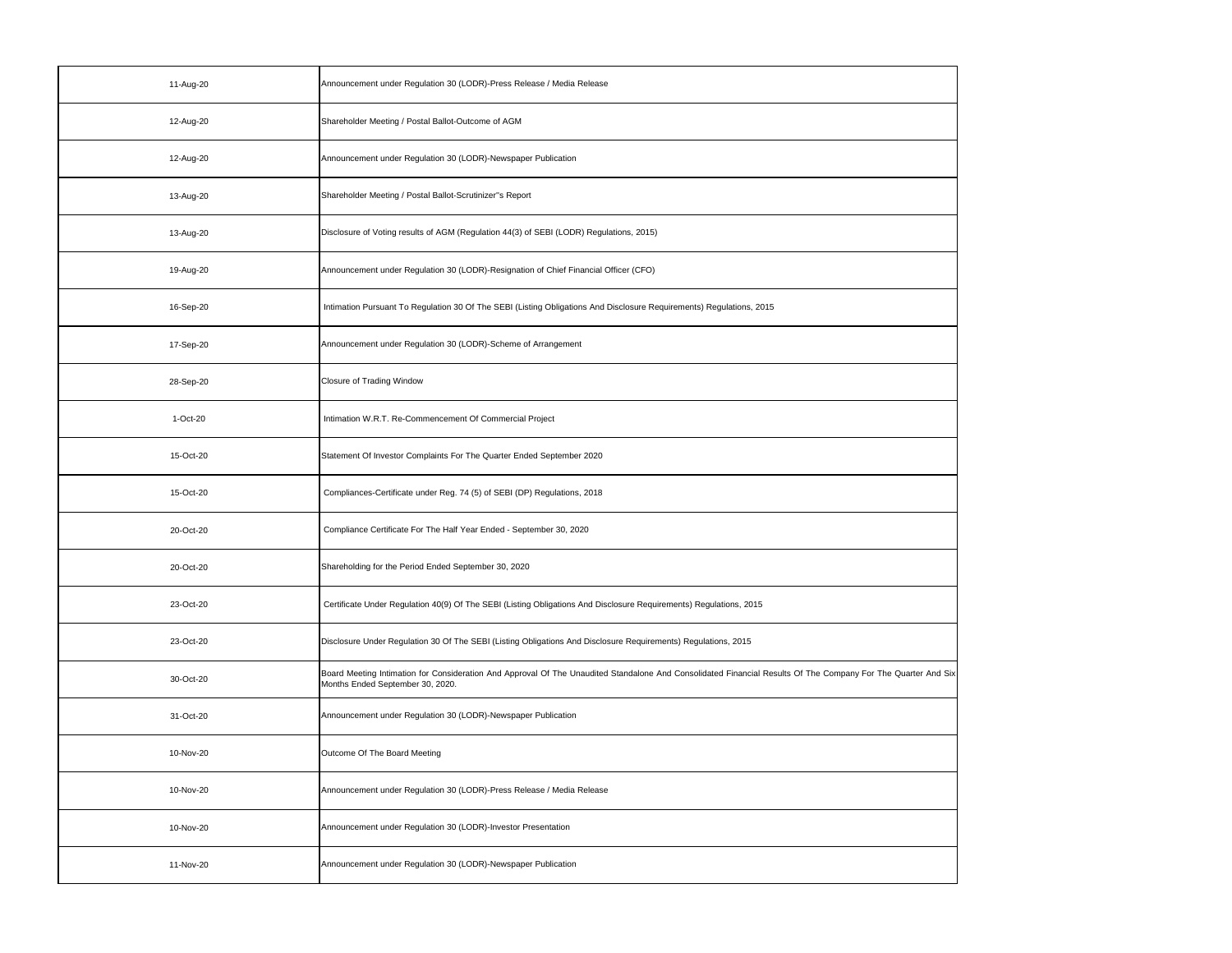| 7-Dec-20  | Disclosure Under Regulation 23(9) Of The SEBI (Listing Obligations And Disclosure Requirements) Regulations, 2015 ('Listing Regulations')                                                                                                                                                                                      |
|-----------|--------------------------------------------------------------------------------------------------------------------------------------------------------------------------------------------------------------------------------------------------------------------------------------------------------------------------------|
| 9-Dec-20  | The Exchange has sought clarification from Chalet Hotels Ltd on December 9, 2020 with reference to significant movement in price, in order to ensure that investors<br>have latest relevant information about the company and to inform the market so that the interest of the investors is safeguarded. The reply is awaited. |
| 9-Dec-20  | With reference to significant movement in price, in order to ensure that investors have latest relevant information about the company and to inform the market so that the<br>interest of the investors is safeguarded, Chalet Hotels Ltd has submitted to BSE a copy of Clarification is enclosed.                            |
| 11-Dec-20 | Announcement under Regulation 30 (LODR)-Credit Rating                                                                                                                                                                                                                                                                          |
| 29-Dec-20 | <b>Closure of Trading Window</b>                                                                                                                                                                                                                                                                                               |
| 5-Jan-21  | Statement Of Investor Complaints For The Quarter Ended December 2020                                                                                                                                                                                                                                                           |
| 5-Jan-21  | Compliances-Certificate under Reg. 74 (5) of SEBI (DP) Regulations, 2018                                                                                                                                                                                                                                                       |
| 20-Jan-21 | Shareholding for the Period Ended December 31, 2020                                                                                                                                                                                                                                                                            |
| 29-Jan-21 | Board Meeting Intimation for Intimation Of Board Meeting Pursuant To Regulation 29 Of The SEBI (Listing Obligations And Disclosure Requirements) Regulations, 2015                                                                                                                                                             |
| 30-Jan-21 | Announcement under Regulation 30 (LODR)-Newspaper Publication                                                                                                                                                                                                                                                                  |
| 9-Feb-21  | Outcome Of The Board Meeting                                                                                                                                                                                                                                                                                                   |
| 9-Feb-21  | Announcement under Regulation 30 (LODR)-Press Release / Media Release                                                                                                                                                                                                                                                          |
| 9-Feb-21  | Announcement under Regulation 30 (LODR)-Investor Presentation                                                                                                                                                                                                                                                                  |
| 10-Feb-21 | Announcement under Regulation 30 (LODR)-Newspaper Publication                                                                                                                                                                                                                                                                  |
| 24-Feb-21 | Shareholder Meeting / Postal Ballot-Notice of Postal Ballot                                                                                                                                                                                                                                                                    |
| 24-Feb-21 | Postal Ballot As Ordered By Hon"ble NCLT To Be Held From March 01, 2020 To March 30, 2021                                                                                                                                                                                                                                      |
| 25-Feb-21 | Intimation Pursuant To Regulation 30 Of The SEBI (Listing Obligations And Disclosure Requirements) Regulations, 2015                                                                                                                                                                                                           |
| 26-Feb-21 | Announcement under Regulation 30 (LODR)-Newspaper Publication                                                                                                                                                                                                                                                                  |
| 27-Feb-21 | Rescission Of Postal Ballot Notice Dated February 09, 2021                                                                                                                                                                                                                                                                     |
| 27-Feb-21 | Rescission Of Postal Ballot Notice Dated February 09, 2021                                                                                                                                                                                                                                                                     |
| 28-Feb-21 | Announcement under Regulation 30 (LODR)-Newspaper Publication                                                                                                                                                                                                                                                                  |
| 9-Mar-21  | Announcement under Regulation 30 (LODR)-Press Release / Media Release                                                                                                                                                                                                                                                          |

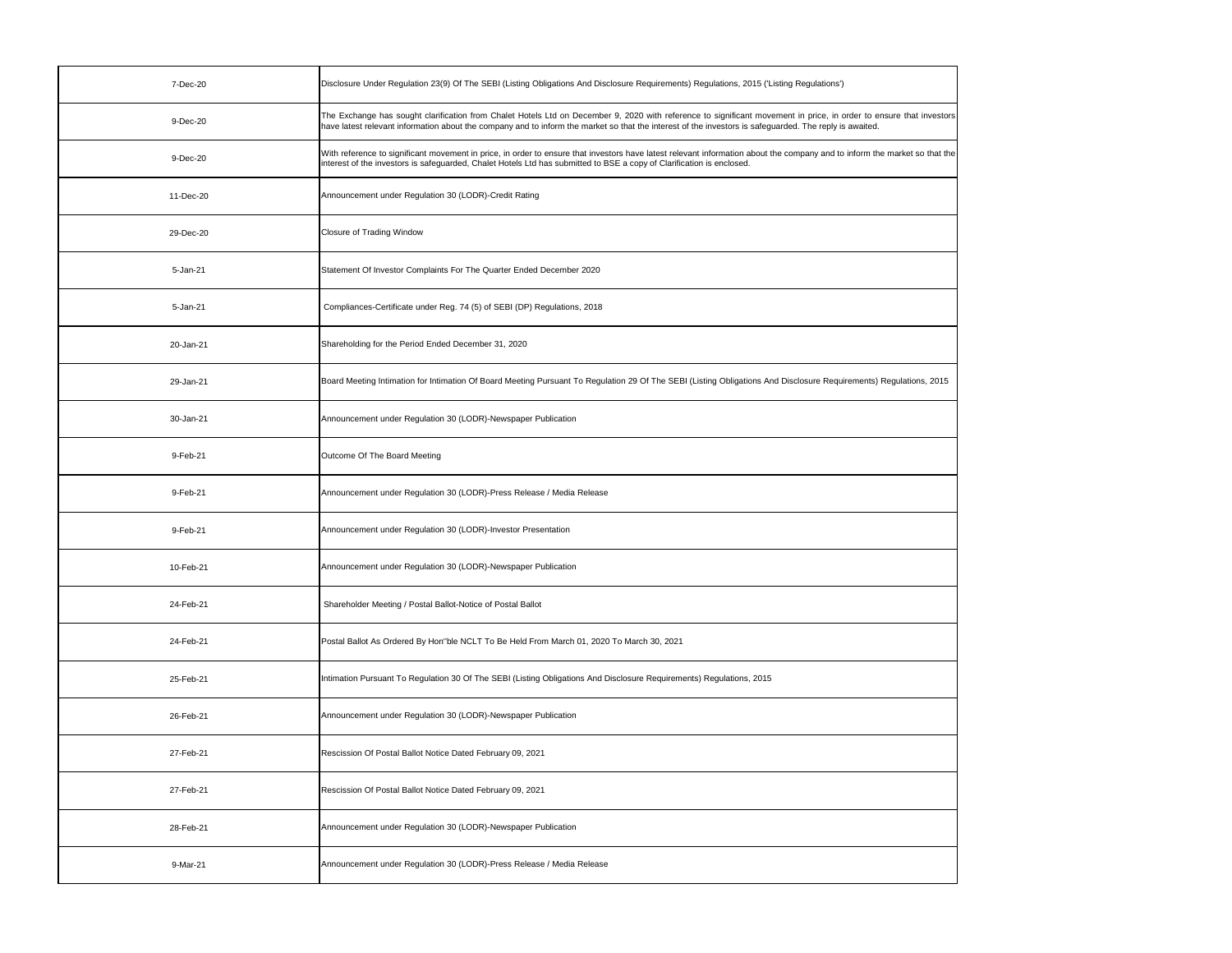| 10-Mar-21 | Hon"ble National Company Law Tribunal Convened Meeting Scheduled To Be Held On April 12, 2021 At 11.00 A.M. IST                                                                                                                 |
|-----------|---------------------------------------------------------------------------------------------------------------------------------------------------------------------------------------------------------------------------------|
| 12-Mar-21 | Announcement under Regulation 30 (LODR)-Newspaper Publication                                                                                                                                                                   |
| 26-Mar-21 | Disclosures under Reg. 29(2) of SEBI (SAST) Regulations, 2011                                                                                                                                                                   |
| 26-Mar-21 | Disclosures under Reg. 29(1) & 29(2) of SEBI (SAST) Regulations, 2011                                                                                                                                                           |
| 30-Mar-21 | Closure of Trading Window                                                                                                                                                                                                       |
| 10-Apr-21 | Compliance Certificate For The Half Year Ended - March 31, 2021                                                                                                                                                                 |
| 10-Apr-21 | Certificate Under Regulation 40(9) Of The SEBI (Listing Obligations And Disclosure Requirements) Regulations, 2015                                                                                                              |
| 10-Apr-21 | Compliances-Certificate under Reg. 74 (5) of SEBI (DP) Regulations, 2018                                                                                                                                                        |
| 12-Apr-21 | Summary Of Proceedings Of The Hon"ble NCLT Convened Meeting ("Meeting") Of Equity Shareholders Of The Company Held On Monday, April 12, 2021                                                                                    |
| 12-Apr-21 | Voting Results And Scrutiniser"s Report In Respect Of The NCLT Convened Meeting ("Meeting") Of The Company Held On Monday, April 12, 2021                                                                                       |
| 13-Apr-21 | Scrutiniser'S Report In Respect Of The NCLT Convened Meeting ('Meeting') Of The Preference Shareholders Of The Company Held On Monday, April 12, 2021                                                                           |
| 13-Apr-21 | Disclosure of Voting results of Court Convened Meeting (Regulation 44(3) of SEBI (LODR) Regulations, 2015)                                                                                                                      |
| 21-Apr-21 | Shareholding for the Period Ended March 31, 2021                                                                                                                                                                                |
|           |                                                                                                                                                                                                                                 |
| 28-Apr-21 | Format of Initial Disclosure to be made by an entity identified as a Large Corporate                                                                                                                                            |
| 10-May-21 | Board Meeting Intimation for To Consider And Approve The Audited Standalone And Consolidated Financial Results Of The Company For The Quarter And Year Ended<br>March 31, 2021 And To Consider Appropriate Fund Raising Options |
| 12-May-21 | Announcement under Regulation 30 (LODR)-Newspaper Publication                                                                                                                                                                   |
| 14-May-21 | Announcement under Regulation 30 (LODR)-Analyst / Investor Meet - Intimation                                                                                                                                                    |
| 15-May-21 | Disclosure Under Regulation 30 Of The SEBI (Listing Obligations And Disclosure Requirements) Regulations, 2015                                                                                                                  |
| 18-May-21 | Outcome Of The Board Meeting                                                                                                                                                                                                    |
| 18-May-21 | Announcement under Regulation 30 (LODR)-Press Release / Media Release                                                                                                                                                           |
| 18-May-21 | Announcement under Regulation 30 (LODR)-Investor Presentation                                                                                                                                                                   |

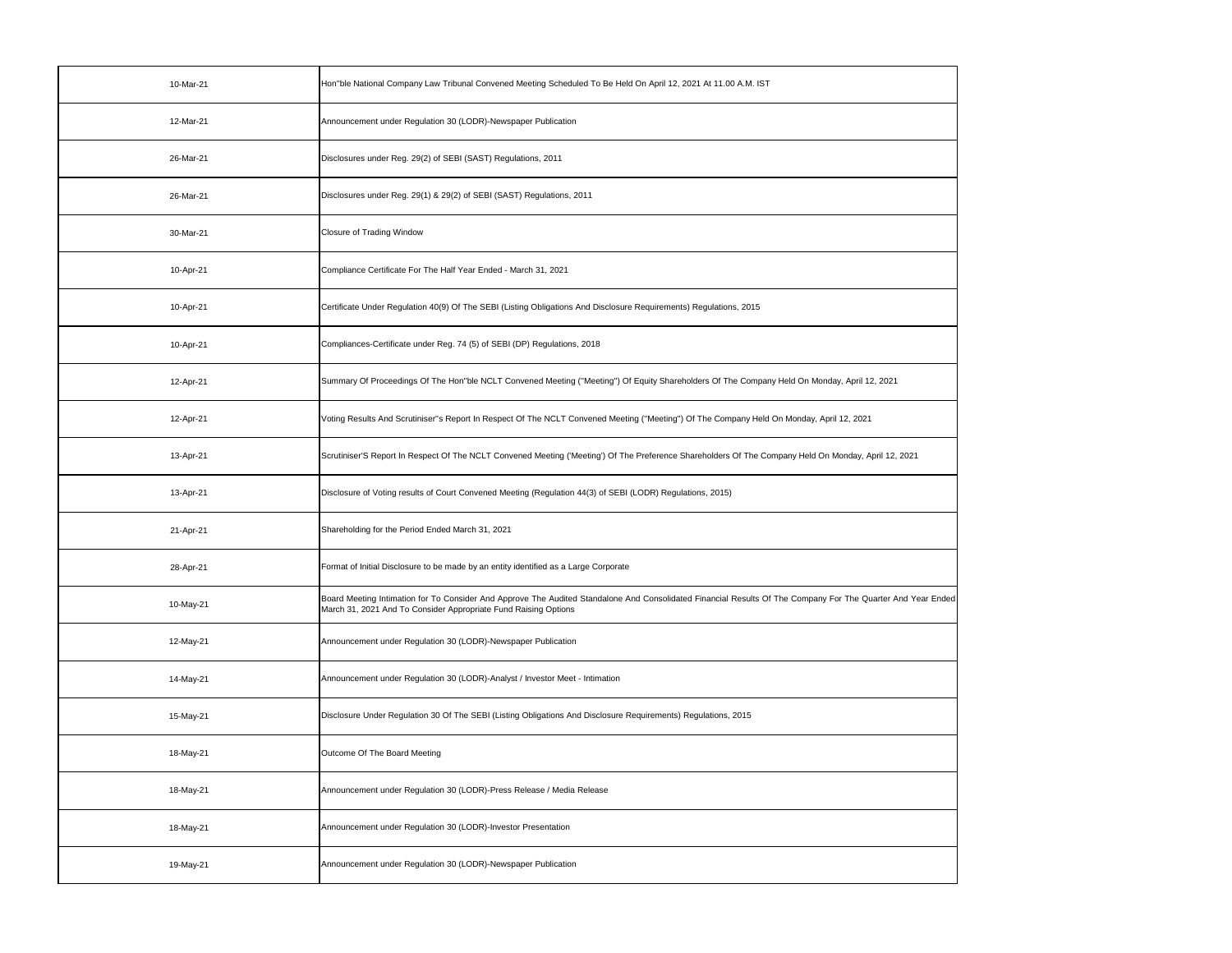| 26-May-21 | Announcement under Regulation 30 (LODR)-Earnings Call Transcript                                                                                                                                                                                     |
|-----------|------------------------------------------------------------------------------------------------------------------------------------------------------------------------------------------------------------------------------------------------------|
| 2-Jun-21  | Compliances-Reg.24(A)-Annual Secretarial Compliance                                                                                                                                                                                                  |
| 4-Jun-21  | Disclosure Under Regulation 30 Of The SEBI (Listing Obligations And Disclosure Requirements) Regulations, 2015                                                                                                                                       |
| 12-Jun-21 | Disclosure Under Regulation 23(9) Of The SEBI (Listing Obligations And Disclosure Requirements) Regulations, 2015 ('Listing Regulations')                                                                                                            |
| 29-Jun-21 | <b>Closure of Trading Window</b>                                                                                                                                                                                                                     |
| 1-Jul-21  | Announcement under Regulation 30 (LODR)-Credit Rating                                                                                                                                                                                                |
| 5-Jul-21  | Statement Of Investor Complaints For The Quarter Ended June 2021                                                                                                                                                                                     |
| 5-Jul-21  | Compliances-Certificate under Reg. 74 (5) of SEBI (DP) Regulations, 2018                                                                                                                                                                             |
| 12-Jul-21 | Announcement under Regulation 30 (LODR)-Newspaper Publication                                                                                                                                                                                        |
| 20-Jul-21 | Announcement under Regulation 30 (LODR)-Credit Rating                                                                                                                                                                                                |
| 20-Jul-21 | Intimation Pursuant To Regulation 30 And Regulation 34 Of The SEBI (Listing Obligations And Disclosure Requirements) Regulations, 2015 In Respect Of The Notice Of<br>The 36Th AGM Scheduled To Be Held On August 12, 2021 And Annual Report 2020-21 |
| 20-Jul-21 | Reg. 34 (1) Annual Report                                                                                                                                                                                                                            |
| 21-Jul-21 | Announcement under Regulation 30 (LODR)-Newspaper Publication                                                                                                                                                                                        |
| 21-Jul-21 | Shareholding for the Period Ended June 30, 2021                                                                                                                                                                                                      |
| 22-Jul-21 | Announcement under Regulation 30 (LODR)-Newspaper Publication                                                                                                                                                                                        |
| 30-Jul-21 | Board Meeting Intimation for Approval Of The Unaudited Standalone And Consolidated Financial Results Of The Company For The Quarter Ended June 30, 2021.                                                                                             |
| 1-Aug-21  | Announcement under Regulation 30 (LODR)-Newspaper Publication                                                                                                                                                                                        |
| 10-Aug-21 | Board Meeting Outcome for Outcome Of The Board Meeting                                                                                                                                                                                               |
| 10-Aug-21 | Outcome of the Board Meeting                                                                                                                                                                                                                         |
| 10-Aug-21 | Announcement under Regulation 30 (LODR)-Press Release / Media Release                                                                                                                                                                                |
| 10-Aug-21 | Announcement under Regulation 30 (LODR)-Investor Presentation                                                                                                                                                                                        |
| 11-Aug-21 | Intimation Pursuant To Regulation 30 Of The SEBI (Listing Obligations And Disclosure Requirements) Regulations, 2015                                                                                                                                 |

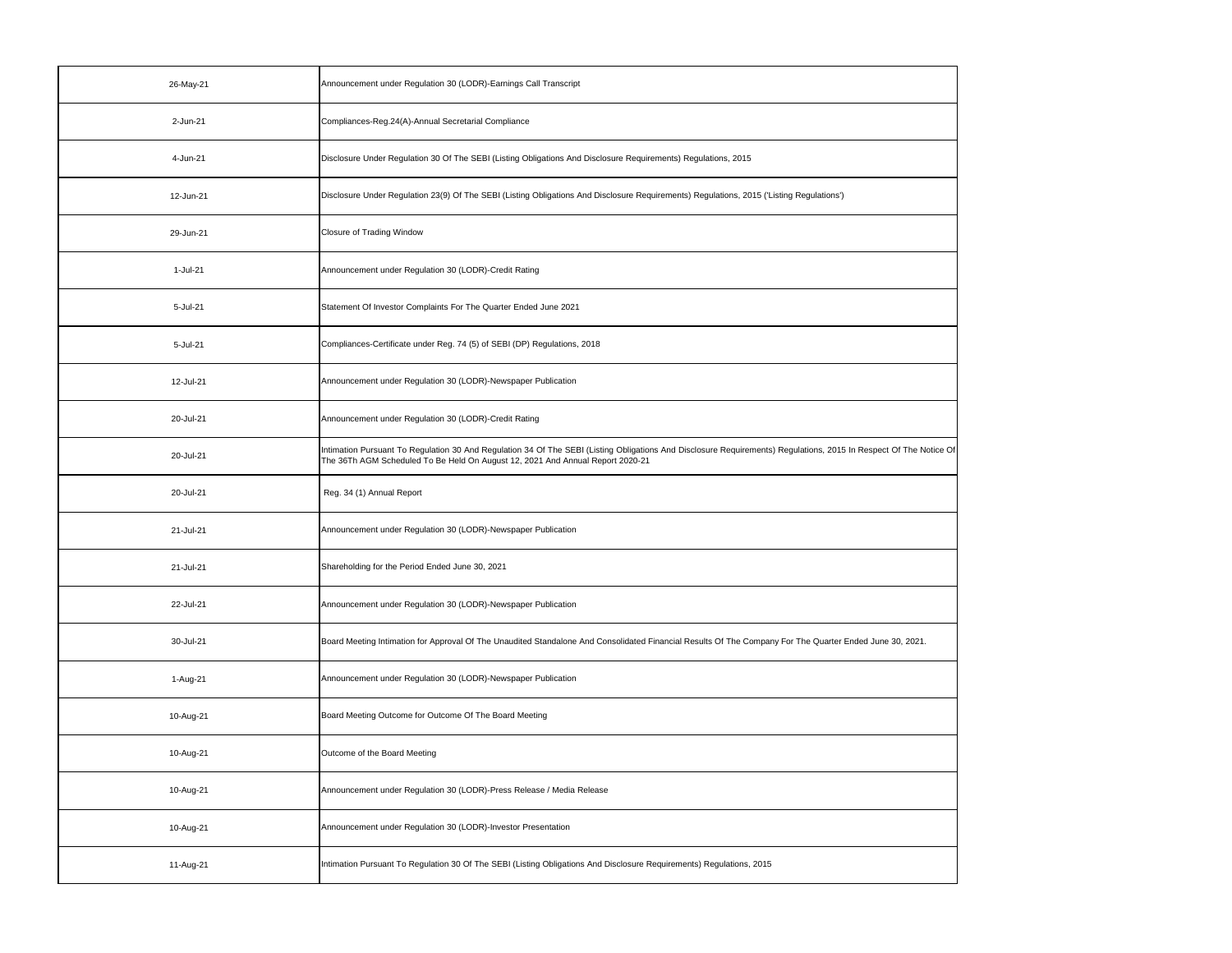| 12-Aug-21 | Announcement under Regulation 30 (LODR)-Newspaper Publication                                               |
|-----------|-------------------------------------------------------------------------------------------------------------|
| 12-Aug-21 | Shareholder Meeting / Postal Ballot-Outcome of AGM                                                          |
| 13-Aug-21 | Announcement under Regulation 30 (LODR)-Amendments to Memorandum & Articles of Association                  |
| 13-Aug-21 | Shareholder Meeting / Postal Ballot-Scrutinizer"s Report                                                    |
| 14-Aug-21 | Disclosure of Voting results of AGM (Regulation 44(3) of SEBI (LODR) Regulations, 2015)                     |
| 16-Aug-21 | Shareholder Meeting / Postal Ballot-Scrutinizer"s Report                                                    |
| 20-Aug-21 | Announcement under Regulation 30 (LODR)-Earnings Call Transcript                                            |
| 26-Aug-21 | Announcement under Regulation 30 (LODR)-Analyst / Investor Meet - Intimation                                |
| 8-Sep-21  | Announcement under Regulation 30 (LODR)-Analyst / Investor Meet - Intimation                                |
| 13-Sep-21 | Clarification sought from Chalet Hotels Ltd                                                                 |
| 13-Sep-21 | Clarification On Spurt In Volume                                                                            |
| 20-Sep-21 | Environmental - Social - Governance (ESG) Report 2020-21                                                    |
| 21-Sep-21 | Announcement under Regulation 30 (LODR)-Press Release / Media Release                                       |
| 21-Sep-21 | Disclosures under Reg. 10(5) in respect of acquisition under Reg. 10(1)(a) of SEBI (SAST) Regulations, 2011 |
| 22-Sep-21 | Announcement under Regulation 30 (LODR)-Analyst / Investor Meet - Intimation                                |
| 25-Sep-21 | Announcement under Regulation 30 (LODR)-Analyst / Investor Meet - Intimation                                |
| 29-Sep-21 | Disclosures under Reg. 29(1) & 29(2) of SEBI (SAST) Regulations, 2011                                       |
| 29-Sep-21 | Disclosures under Reg. 29(2) of SEBI (SAST) Regulations, 2011                                               |
| 29-Sep-21 | Disclosures under Reg. 10(6) of SEBI (SAST) Regulations, 2011                                               |
| 29-Sep-21 | Closure of Trading Window                                                                                   |
| 30-Sep-21 | Disclosures under Reg. 29(2) of SEBI (SAST) Regulations, 2011                                               |
| 30-Sep-21 | Disclosures under Reg. 29(1) & 29(2) of SEBI (SAST) Regulations, 2011                                       |
|           |                                                                                                             |

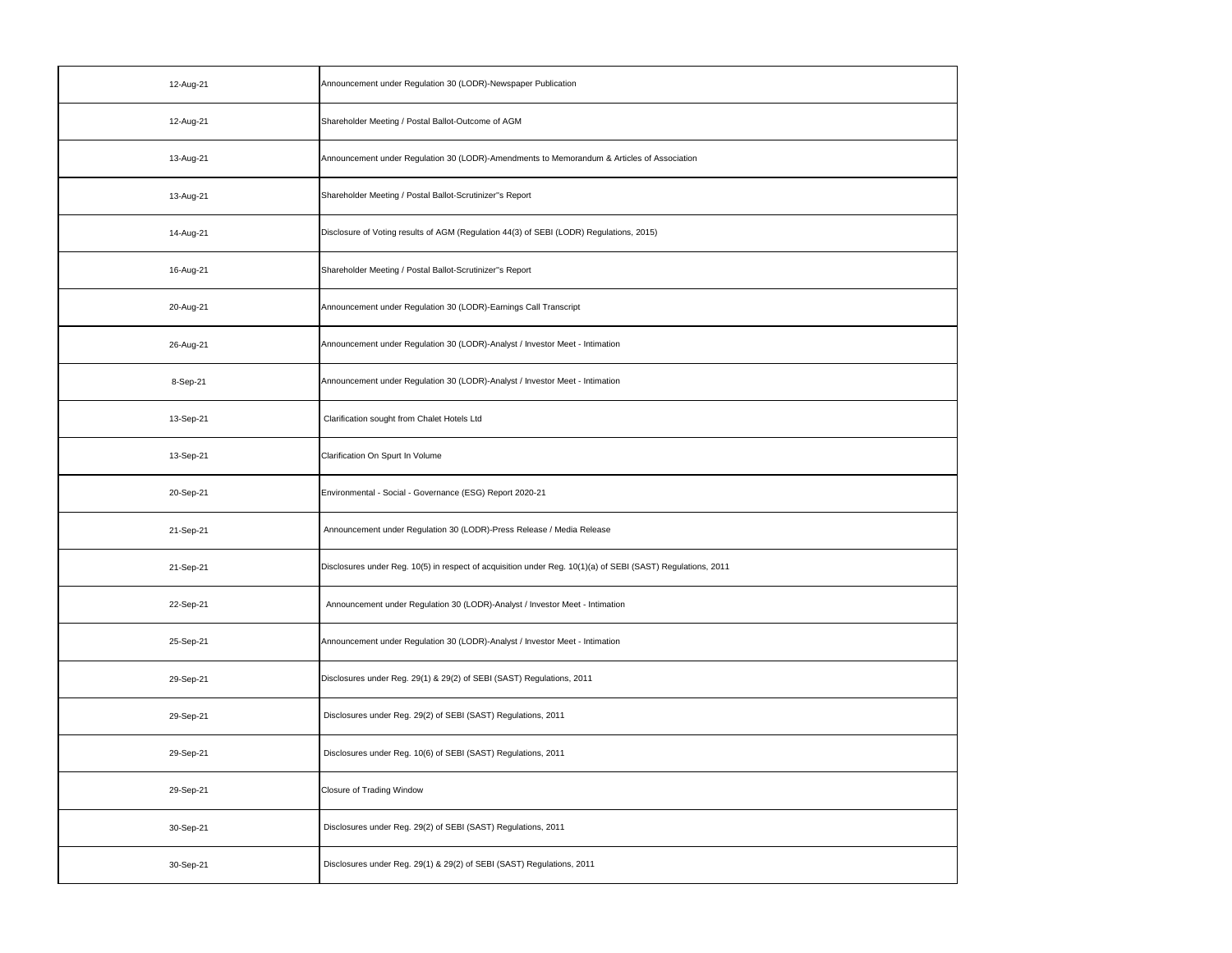| 6-Oct-21  | Statement Of Investor Complaints For The Quarter Ended September 2021                                                                                                                                                               |
|-----------|-------------------------------------------------------------------------------------------------------------------------------------------------------------------------------------------------------------------------------------|
| 6-Oct-21  | Compliances-Certificate under Reg. 74 (5) of SEBI (DP) Regulations, 2018                                                                                                                                                            |
| 14-Oct-21 | Disclosures under Reg. 10(7) of SEBI (SAST) Regulations, 2011                                                                                                                                                                       |
| 21-Oct-21 | Shareholding for the Period Ended September 30, 2021                                                                                                                                                                                |
| 21-Oct-21 | Board Meeting Intimation for Intimation Of Board Meeting Pursuant To Regulation 29 Of The SEBI (Listing Obligations And Disclosure Requirements) Regulations, 2015                                                                  |
| 23-Oct-21 | Disclosure Under Regulation 30 Read With Para B Of Part A Of Schedule III Of The SEBI (Listing Obligations And Disclosure Requirements) Regulations, 2015                                                                           |
| 26-Oct-21 | Announcement under Regulation 30 (LODR)-Analyst / Investor Meet - Intimation                                                                                                                                                        |
| 28-Oct-21 | Outcome Of The Board Meeting                                                                                                                                                                                                        |
| 28-Oct-21 | Announcement under Regulation 30 (LODR)-Press Release / Media Release                                                                                                                                                               |
| 28-Oct-21 | Announcement under Regulation 30 (LODR)-Investor Presentation                                                                                                                                                                       |
| 29-Oct-21 | Announcement under Regulation 30 (LODR)-Newspaper Publication                                                                                                                                                                       |
|           |                                                                                                                                                                                                                                     |
| 3-Nov-21  | Announcement under Regulation 30 (LODR)-Earnings Call Transcript                                                                                                                                                                    |
| 11-Nov-21 | Disclosure Under Regulation 30 Read With Para B Of Part A Of Schedule III Of The Listing Regulations - Orders Passed By The Hon"ble Karnataka High Court In<br>Respect Of The Litigation With Hindustan Aeronautics Limited ("HAL") |
| 16-Nov-21 | Announcement under Regulation 30 (LODR)-Analyst / Investor Meet - Intimation                                                                                                                                                        |
| 3-Dec-21  | Announcement under Regulation 30 (LODR)-Analyst / Investor Meet - Intimation                                                                                                                                                        |
| 8-Dec-21  | Announcement under Regulation 30 (LODR)-Analyst / Investor Meet - Intimation                                                                                                                                                        |
| 9-Dec-21  | Announcement under Regulation 30 (LODR)-Analyst / Investor Meet - Intimation                                                                                                                                                        |
| 21-Dec-21 | Intimation Pursuant To Regulation 30 Of The SEBI (Listing Obligations And Disclosure Requirements) Regulations, 2015 ('Listing Regulations')                                                                                        |
| 29-Dec-21 | <b>Closure of Trading Window</b>                                                                                                                                                                                                    |
| 5-Jan-22  | Statement Of Investor Complaints For The Quarter Ended December 2021                                                                                                                                                                |
| 5-Jan-22  | Compliances-Certificate under Reg. 74 (5) of SEBI (DP) Regulations, 2018                                                                                                                                                            |